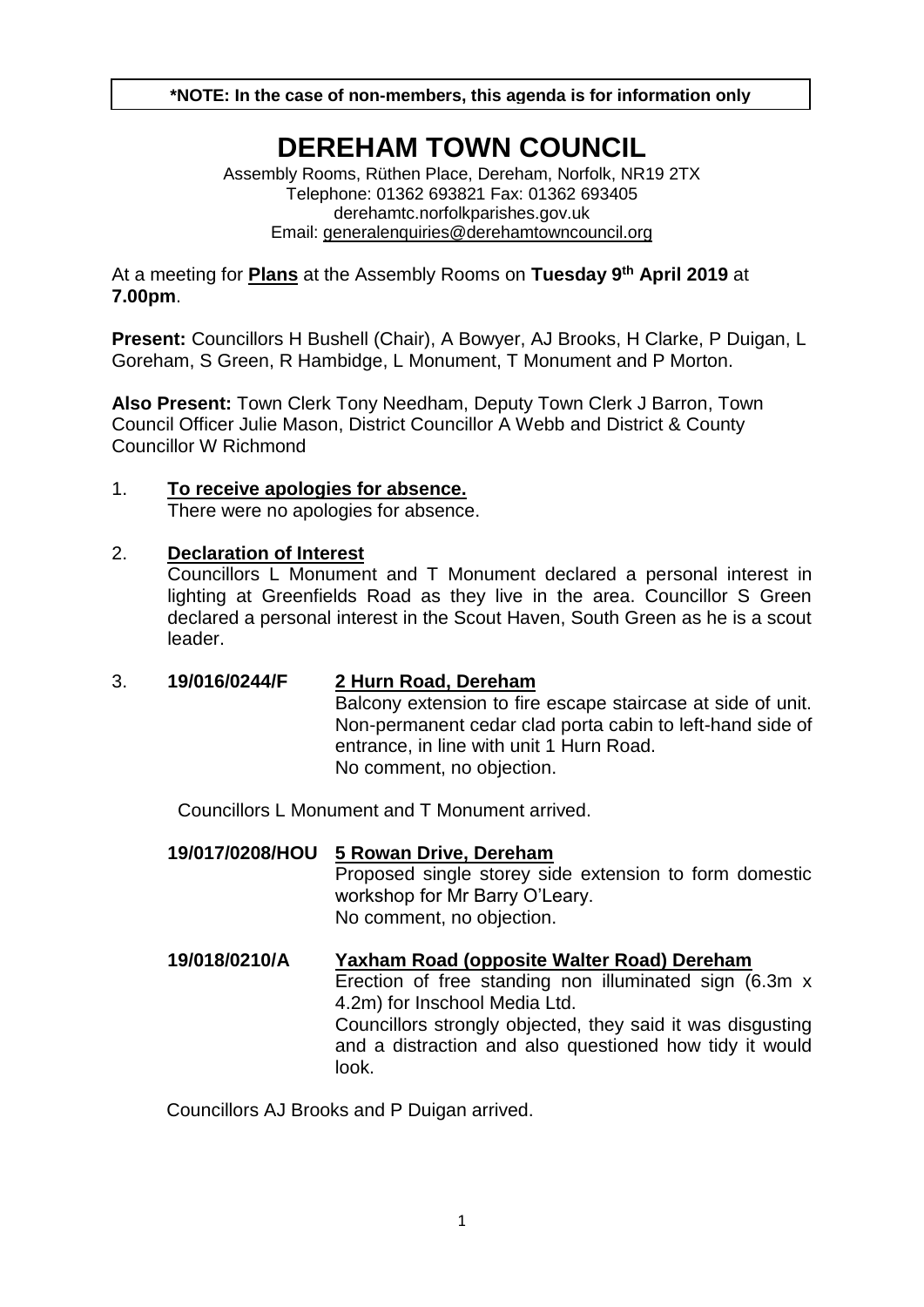**19/019/0260/F Cenor Industrial Supplies, Moorgate Road, Dereham**

Change of use from redundant land to display and storage of trailers and erection of boundary fence for Cenor supplies.

No objection but for safety reasons councillors would like measures put in place at the entrance to prevent cyclists using the footpath. There have been a number of near misses with cyclists using the footpath near the entrance to Cenor. There is limited visibility for drivers entering Cenor due to the wall, increased usage of the site will lead to the risk of accidents becoming worse. While cyclists should not be using the footpath, many of the cyclists that do are children, when carrying out a risk assessment greater consideration should be given to risks to children who may have less of an understanding of dangerous situations. A chicane should be constructed on the footpath near the entrance to Cenor to either discourage cyclists from using the footpath or, if they still choose to do so, slows the cyclist down to a safe speed

**19/020/0274/F The Greenstone, Napier Way, Dereham** Installation of 2 Electric Vehicle Charging Points alongside existing car parking spaces, with ancillary bollards, signage posts and power feeder pillar for Engenie Ltd. No comment, no objection.

#### **19/007/0086/HOU Garden House, Stanton Close, Dereham**

First floor extension and alter living accommodation to first floor with bedrooms at ground floor. New roof terrace and Juliet balcony for Mr and Mrs P Bridgham. No comment, no objection.

**19/021/0295/VAR Land adjacent Garden House, Stanton Close, Dereham** Variation of condition No2 on 3PL/2017/1028/F (repositioning of dwelling and garage) for Mr and Mrs P Bridgham No comment, no objection.

# **19/022/0264/HOU 112 Stone Road, Dereham** Detached cabin in garden for use as annexe for Mr Runcieman. Objection, Councillors cannot see the justification for an

annex, it is too far from the main residential property and outside the settlement boundary. Councillors also objected to the loss of trees.

### **19/023/0310/A The Storage Centre, Hurn Road, Dereham**

 $2 \times 6 \times 2$  metre signs displaying company name, type of business and contact details. To be fixed in a 2V2 shape to a metal frame fixed to a self-storage container unit for Store Easy Limited.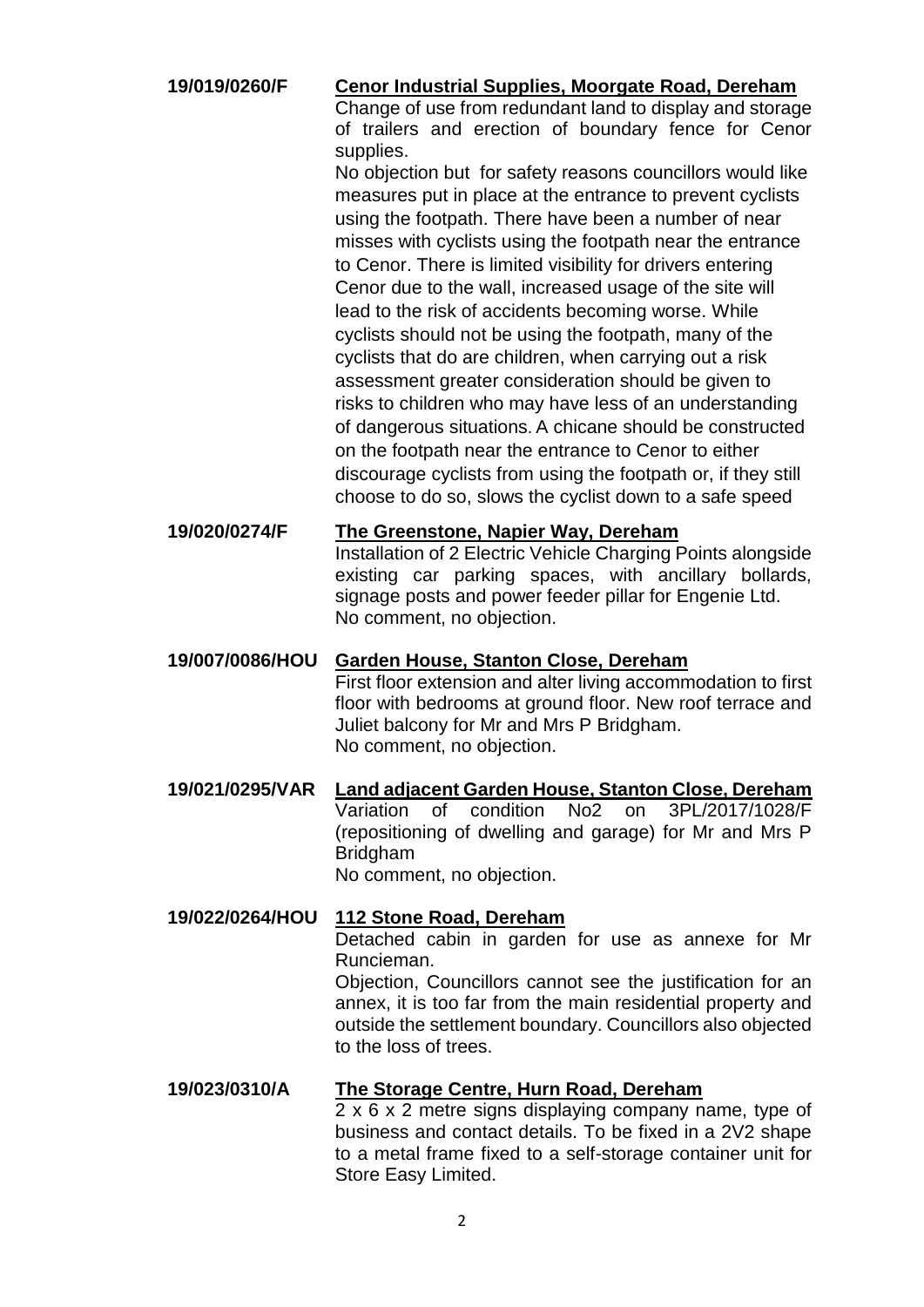No objection but councillors would like to make sure it is tidy.

#### **19/024/0285/HOU Pemberley Lodge, South Green, Dereham**

Proposed two flat roof side extensions. Erection of 6ft fence to front boundary leaving access to driveway for Mr Nico Stewart.

Councillors strongly objected, they felt there was no justification for a 6ft fence, it was very unattractive and an eyesore.

#### **19/025/0300/F Scout Haven, South Green, Dereham**

Extension of existing scout hut building to provide new rooms and covered open area. New store building in place of existing store for 2<sup>nd</sup> Dereham Scout Group. No comment, no objection.

**19/026/0261/F Whinburgh & Westfield: Land on Dereham Road, Westfield**

The development of the specified site to form 3 detached bungalows for Blue Habour Property Developments. Councillors strongly objected that trees had already been felled without a licence, it is adjacent to a county wildlife site and not in keeping with the surrounding area.

**19/027/1467/F Aldiss Park Football Ground, Norwich Road, Dereham** Change of use to display site for log cabins and other timber buildings. Approx. 40mx20m rented to us by Dereham Football Club. All temporary structures for Cabins Unlimited. No comment, no objection.

Councillor P Morton arrived.

**19//028/0320/CU Unit 16, 16 Royston Way, Kingston Road, Dereham** Change of use of ground floor from B1, B2 (business) B8 (warehouse) storage/distribution – trader counter with showroom(s) to sui-generis (veterinary surgery) for CVS (UK) Ltd. No comment, no objection.

#### 4. **For Information, notification of planning decisions and comments from Breckland District Council**

**To discuss the street lighting on the development at Greenfields Road, Dereham by Orbit.**

Councillors had no comment as the Town Council are not a footway lighting authority.